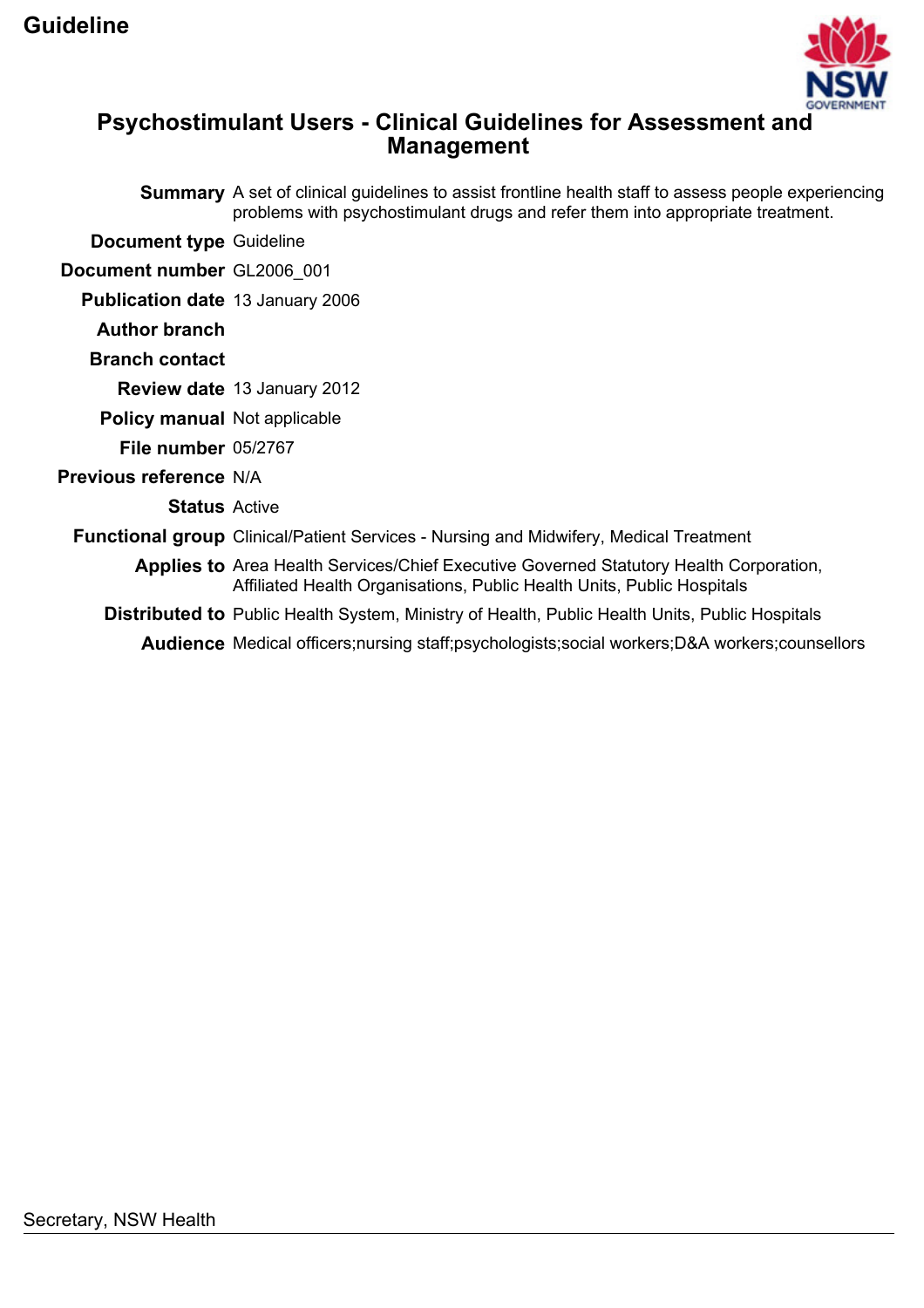# **Clinical Guidelines for Assessment and Management of Psychostimulant Users**

#### **Assessment**

- Complete core assessment as per usual with special attention paid to current level of psychostimulant and other drug use, severity of dependence, mental health status, pregnancy, route of administration and stage of change.
- Differentiate between intoxication and withdrawal, as there may be common features.

## **Intoxication**

Increased confidence, excitement, euphoria, anxiety, agitation, reduced need for sleep, reduced appetite, rapid speech, hypervigilance, increased body temperature and blood pressure, dry mouth, paranoia, psychotic features.

## **Withdrawal**

not life-threatening. May exacerbate pre-existing psychiatric symptoms. **Crash phase:** excessive sleeping, eating and mood irritability. Lasts hours to 2-3 days. **Acute phase:** emotional lability, mood swings, anger, aggression, intense cravings. Lasts 5-7 days. **Chronic protracted phase:** depression/dysphoria, lethargy and cravings. Can last months.

## **Management**

**Psychostimulant psychosis:** Admit if severe, unsafe to self or others, or unsupported. Observe closely. Sedate only if needed. Use benzodiazepines. Antipsychotics lower seizure threshold and are used sparingly (eg risperidone or olanzepine).

**Cardiovascular toxicity:** Hydration, sedation. consider α- or β- blockers.

**Harm Minimisation:** Consider route of administration. Arrange screening for blood borne viruses and HBV vaccination. Offer brief psycho-social education, intervention and follow-up.

**Management of withdrawal:** The evidence base is inconsistent for the use of medications (including antidepressants) in the treatment of psychostimulant withdrawal management/ maintenance. Symptomatic medication may be considered on an individual basis.

## **Consider inpatient treatment when one or more of the following is present:**

- Simultaneous dependence on alcohol or other drugs
- Severe dependence where complicated withdrawal is expected
- Serious medical complications requiring observation
- Significant psychiatric complications eg stimulant induced psychosis
- Multiple failed attempts at outpatient withdrawal
- A poor home environment or lack of support network.

**Motivational Interviewing and Cognitive Behaviour Therapy (CBT):** CBT is more enduring than other psychotherapies and protective against relapse. A CBT treatment manual for psychostimulants is available for use by all Drug Health Services counselling staff and consists of motivational interviewing, coping with cravings/lapses, managing thoughts about use and relapse prevention.

**Comorbidity:** Assess for depression or other mental heath disorder after 2 weeks. Consider referral and/or antidepressant. Consider follow-up BBV tests as seroconversion may be delayed for 3 months.

#### **References**

- Models of intervention and care for psychostimulant users, Monograph 51, 2nd Edition, Baker, Lee and Jenner 2004. National Drug Strategy, Department of Health and Ageing, Australian Government.
- CBT Treatment Manual available at: www.nationaldrugstrategy.gov.au/pdf/cognitive.pdf
- Information for clients at: www.druginfo.nsw.gov.au/illicit\_drugs/amphetamines